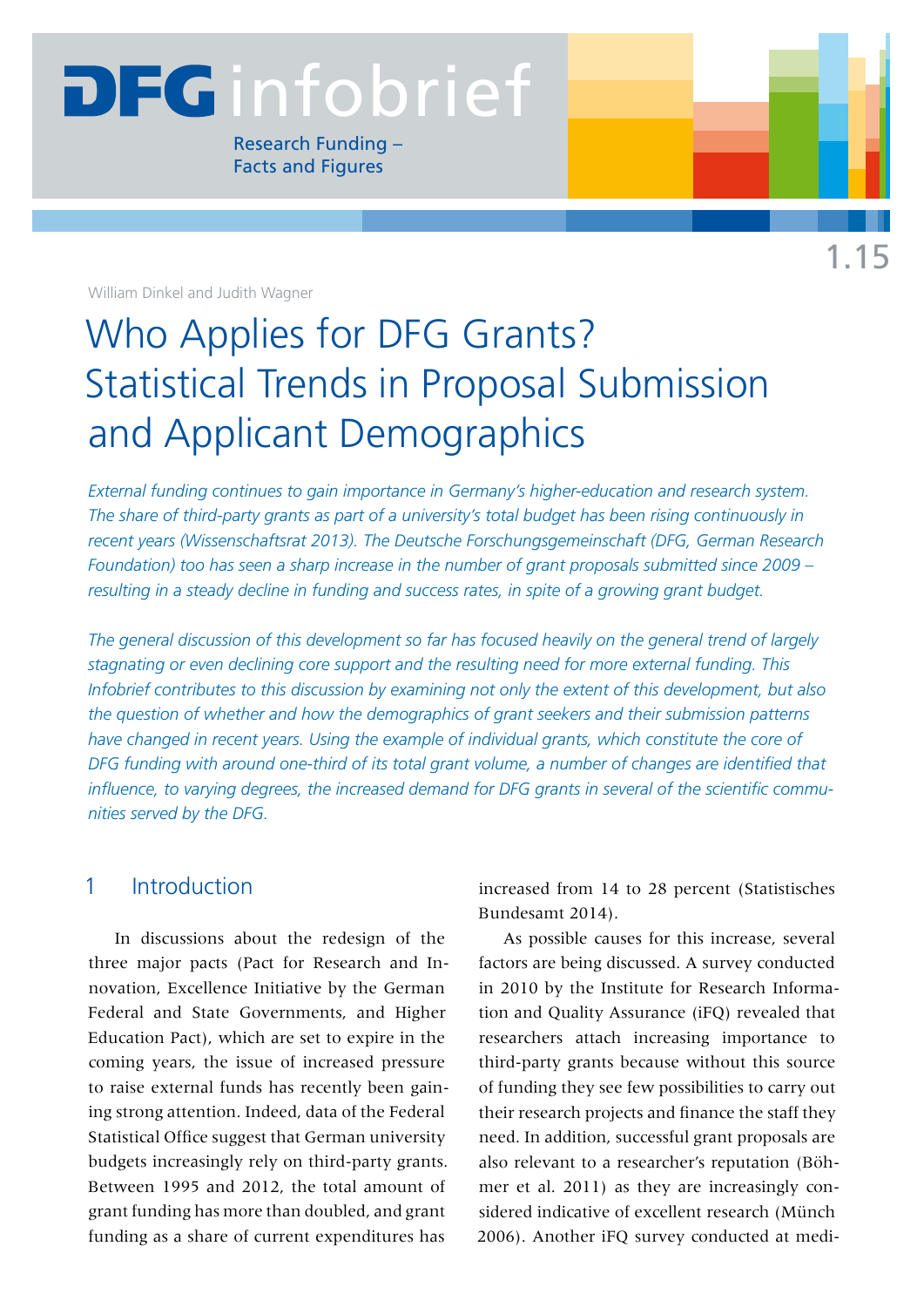cal schools and departments in 2012 produced similar results. In it, researchers reported that they see a continued increase in the competition for funding and prestige that is also due to performance-based funding policies, which often consider the amount of grant money raised as an indicator of research performance. The majority of respondents agreed that the ability to attract performance-based funding significantly enhances an institution's reputation (Krempkow et al. 2013). This type of environment not only puts pressure on researchers, but it also provides an incentive to boast as many grants as possible. Lastly, researchers try to raise grants in order to compensate for gaps in basic funding, as the German Council of Science and Humanities has described in its recommendations for evaluating and driving research performance, noting a changing framework for academic research (Wissenschaftsrat 2011).

This is not merely a German phenomenon; increasing numbers of proposals and declining funding chances are reported internationally as well. For example, the National Science Foundation's funding rate dropped from 31 percent to 21 percent between 2001 and 2013 (National Science Foundation 2014).

This greater importance of third-party funding poses a challenge to the DFG as well. At present, two out of three professors at German universities submit at least one proposal to the DFG within a five-year period, according to the DFG's internal calculations.<sup>1</sup> The number of new projects submitted to the DFG's Individual Grants Programmes has increased between 2009 and 2013 from 8,500 to over 11,000. Again, this inevitably leads to declining funding rates.

To shed statistical light on this dynamic, a report on proposal statistics was prepared in 2014 and submitted for discussion to the DFG's statutory bodies. This Infobrief presents excerpts of the report and its main findings. The focus is on the individual grant. Accounting for approximately 30 percent of the DFG's total grant volume, it forms the centrepiece of its funding activities and often serves as the starting point for proposals to establish coordinated programmes such as Collaborative Research Centres, Research Units, and Research Training Groups. It responds directly to structural changes in the research system. The analysis focuses primarily on changes in the population of applicants and their submissions to the DFG.

# 2 Submissions to the Individual Grants Programmes

Individual grants make up over one-third of the DFG's annual funding volume.<sup>2</sup> Proposals for research projects that focus on a specific topic for a limited duration may be submitted by scientists and scholars who have completed their training with a doctorate. The largest Individual Grants Programme, accounting for about 85 percent of the individual grants budget, is the Research Grants Programme. Other Individual Grants Programmes include the Emmy Noether Programme, the Heisenberg Programme, Reinhart Koselleck Projects, and Clinical Trials. In 2013, a total of 29,817 projects were being funded by the DFG. Of these, 13,846 new and renewal grants were being funded in the Individual Grants Programmes in the amount of 849 million euros. This is twice the funding sum allocated to the Excellence Initiative in 2013. In the following, new proposals for individual grants serve as the data base for the analysis of trends in proposal submissions.

### **2.1 Proposal and funding trends**

Since 2009, continuous growth can be seen in the number of new proposals submitted to Individual Grants Programmes. From around

<sup>1</sup> Depending on the research area, these ratios range from 45 to 95 percent.

<sup>2</sup> A complete overview of the DFG's funding portfolio, broken down by the grant volumes of the five programme groups and the individual funding instruments, can be found in the 2013 Annual Report (page 160, Table 3), available at www.dfg.de/en/annual\_report/.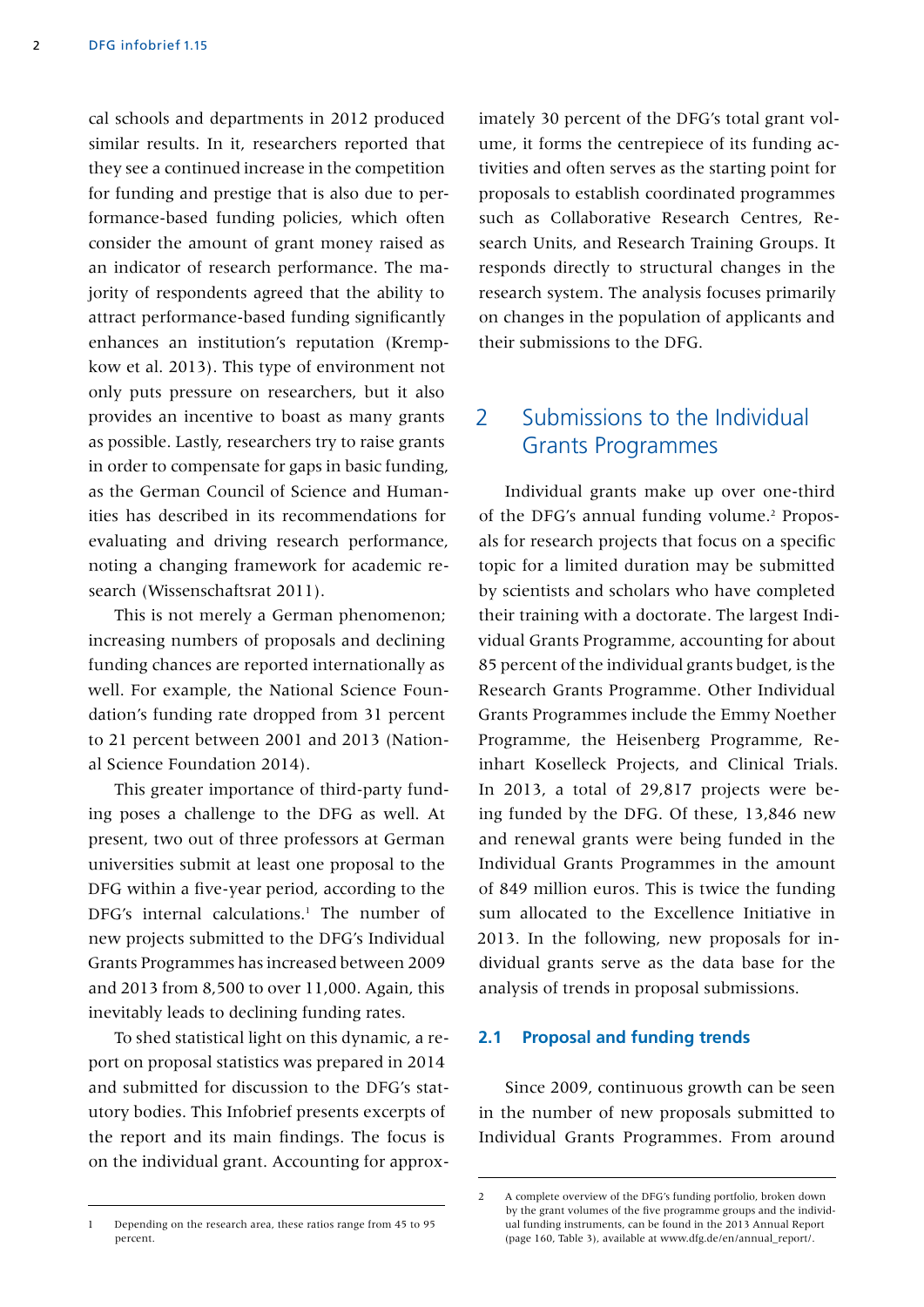8,500 in 2009, more than 11,300 new proposals were reviewed in 2013. This represents an increase of 2,800 proposals, or about one-third. The number of new proposals approved declined during the same period. In 2009, about 4,100 new projects were approved. By 2012, this number was down about 15 percent to approximately 3,500 (Figure 1).

Along with the increase in the number of new proposals reviewed, the volume of funds requested in the period 2009 to 2013 grew as well – from about 2.3 billion euros in 2009 to about 3.1 billion euros in 2013. This represents growth of about one-third. The total grant amount declined by around 100 million euros in 2009 and 2011. In 2013, it was 685 million euros. Both the increase in the sum requested and the decrease in the sum awarded largely stabilized by 2013 compared to the previous year (Figure 2).

What differences emerge in the development of submissions regarding the different research areas? To convey an idea, Figure 3 shows the relative and absolute change in the number of submissions by research area. The 14 research areas constitute the second level, below the four major scientific disciplines, of the DFG's subject classification.<sup>3</sup> In order to map the development, the periods 2008 to 2010 and 2011 to 2013 are compared. This view of three-year periods allows a robust assessment of trends even in smaller research areas. The research areas are presented here in descending order of growth rate.

It turns out that more proposals were reviewed in all research areas between 2011 and

<sup>3</sup> See Table 1 in the 2013 Annual Report (pp. 156 – 157) at www.dfg.de/en/annual\_report/ for the top three levels of the DFG subject classification system, and see [www.dfg.de/dfg\\_profil/](http://www.dfg.de/dfg_profil/gremien/fachkollegien/faecher) [gremien/fachkollegien/faecher](http://www.dfg.de/dfg_profil/gremien/fachkollegien/faecher) for the fourth level.



**Figure 1: Absolute and relative development of the number of new proposals reviewed and approved in the Individual Grants Programmes (2009 to 2013, 2009 = 100)**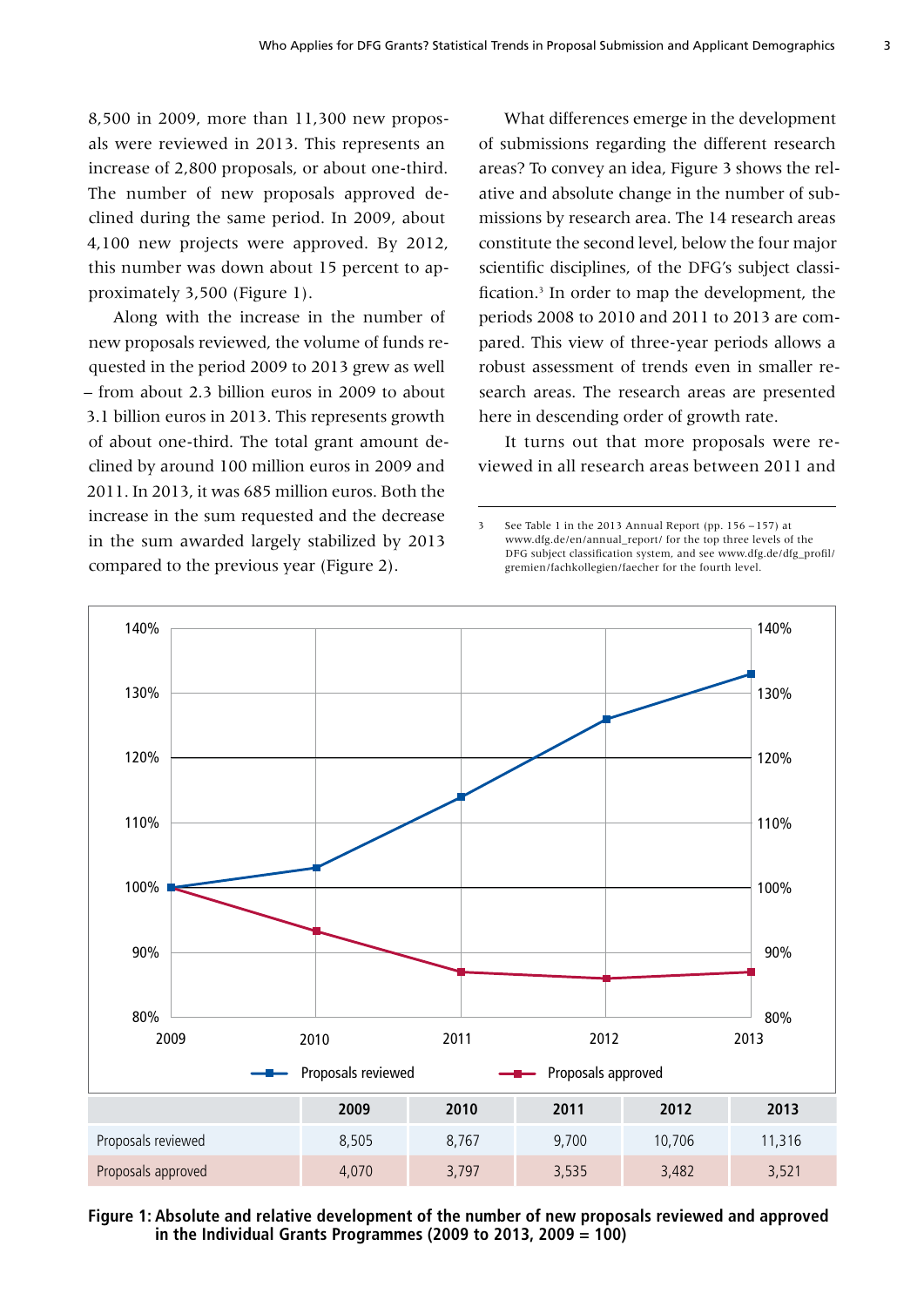

**Figure 2: Absolute and relative development of the amount requested and the amount approved for new proposals in the Individual Grants Programmes (2009 to 2013, 2009 = 100)** 

2013 than in the previous comparison period. Overall, the period 2008 to 2010 is outnumbered by 23 percent. The biggest increase can be seen in three of five engineering areas (Construction Engineering and Architecture; Computer Science, Electrical and Systems Engineering; Materials Science and Engineering), in Biology, and in Social and Behavioural Sciences. Relatively low growth rates, however, occurred in the areas of Chemistry; Thermal and Process Engineering; Geosciences; and Humanities.

#### **2.2 More proposals from women**

In addition to different trends across research areas, there are also changes in the demographic composition of grant seekers.

Figure 4 looks at two key characteristics of applicants in the DFG's Individual Grants Programmes: age and gender. It shows the respective change in the number of proposals reviewed by comparing the periods 2008 to 2010 and 2011 to 2013.

Overall, it can be noted that the number of proposals submitted by young researchers has increased. We also see that, in absolute terms, the age cohorts of applicants under 40 and of those aged 45 to 55 have contributed especially strongly to the growth in submissions.

The age profile of female applicants differs from that of their male counterparts. While the age cohorts between 35 and 55 years dominate among men, the cohorts between 30 and 45 are strongest among women. The age group of women over 50, in comparison, submits only a small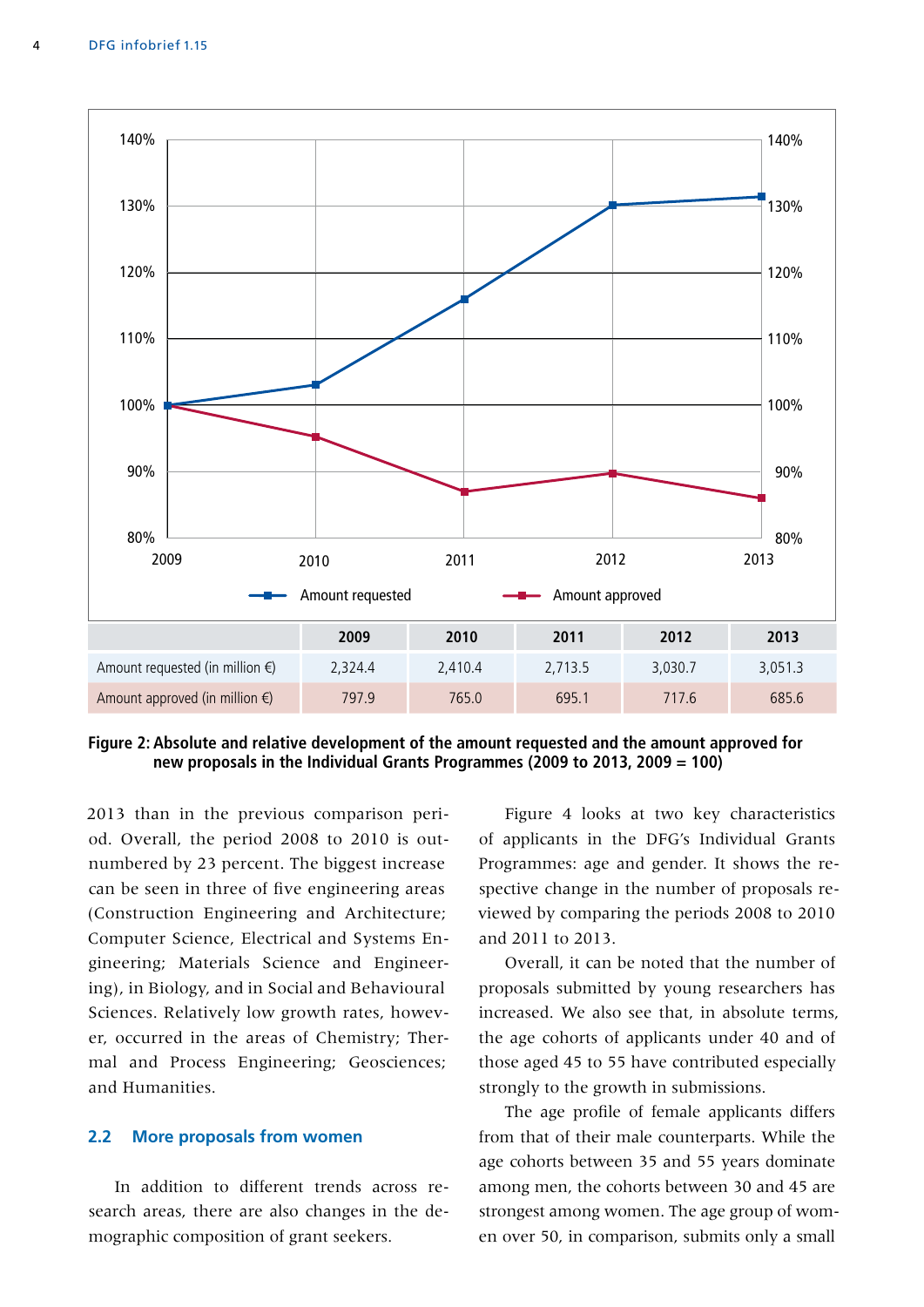

**Figure 3: Absolute and relative increase in proposal submissions by research area: 2008–2010 compared to 2011–2013 (new proposals in the Individual Grants Programmes)** 

portion of proposals. Especially the younger cohorts are thus responsible for the increase in submissions from women: The figure shows that the growth between the two periods is much more pronounced for them than for men.

According to the Federal Statistical Office, the proportion of women in academia at all stages of their careers increased steadily from 2011 to 2013 (Statistisches Bundesamt 2013). Along the same lines, the Joint Science Conference reports a gain in the share of women among the total number of academic staff at all career stages in universities from 1992 to 2011 (Gemeinsame Wissenschaftskonferenz 2013). This is also reflected in the number of individual grant proposals the DFG has received from women.<sup>4</sup> A simi-

<sup>4</sup> More information and data on the representation of women among applicants and in the bodies and committees of the DFG can be found at [www.dfg.de/en/research\\_funding/principles\\_dfg\\_funding/](http://www.dfg.de/en/research_funding/principles_dfg_funding/equal_opportunities/monitoring_equal_opportunity) [equal\\_opportunities/monitoring\\_equal\\_opportunity](http://www.dfg.de/en/research_funding/principles_dfg_funding/equal_opportunities/monitoring_equal_opportunity).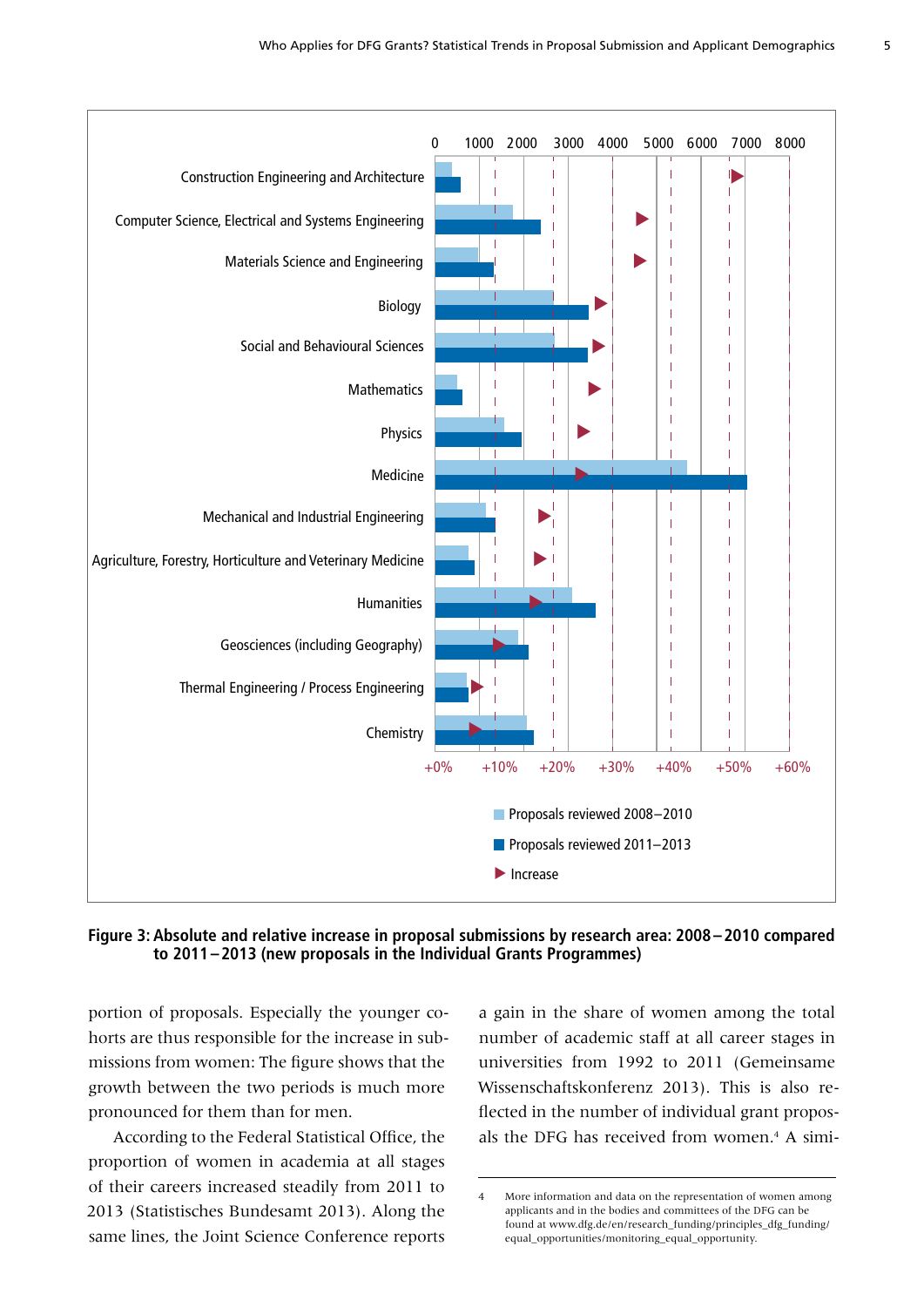

**Figure 4: Development of the number of new proposals reviewed, by applicant age and gender (2008 – 2010 compared to 2011 – 2013)** 

lar trend can be observed in other countries, for example at the US National Science Foundation. There, too, the share of proposals submitted by women has grown, as noted in the Report to the National Science Board on the National Science Foundation's Merit Review Process Fiscal Year 2013 (National Science Foundation 2014).

Broken down by research areas, the development is different. Table 1 shows the evolution of the number of new proposals reviewed according

to scientific discipline and research area. Presented are the total numbers and the submissions from women. The comparison between the periods from 2008 to 2010 and from 2011 to 2013 shows that the participation of women in the Individual Grants Programmes increased: While the total number of reviewed proposals grew by about 23 percent, the number of those submitted by women rose by 34 percent. This development holds across scientific disciplines and research areas.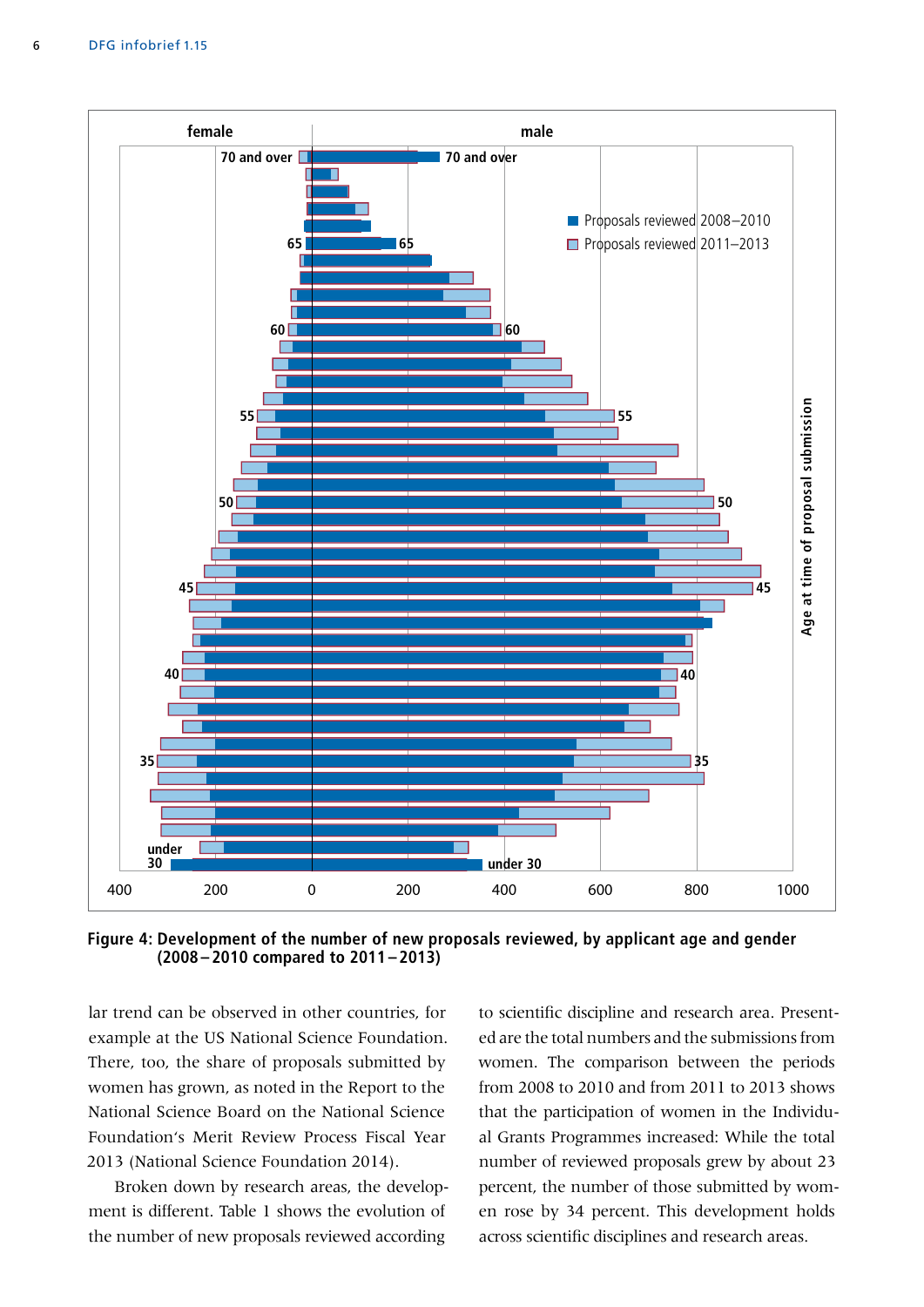Analysis by scientific discipline reveals a particularly strong increase in the number of reviewed proposals from women in the Humanities and Social Sciences, as well as – at a numerically lower level – the Engineering Sciences. At the next-lower classification level by research area, participation by women grew especially in Materials Science and Engineering; Computer Science, Electrical and Systems Engineering; Construction Engineering and Architecture; and Social and Behavioural Sciences. Weaker increases are noted in the Geosciences (including Geography); Humanities; Agriculture, Forestry, Horticulture and Veterinary Medicine; and Chemistry. No growth is seen in the area of Physics.

These changes are consistent with figures from the report of the Joint Science Confer-

ence on gender equality with respect to the increase in the number of women between 2008 and 2011. In the disciplines represented there – Language and Cultural Studies; Mathematics/ Natural Sciences; Engineering Sciences; Human Medicine/Health Sciences – the number of women employed as academic and creative arts staff as well as lecturers and assistant professors grew strongest in the Engineering Sciences with approximately 40 percent, ahead of Language and Cultural Studies with 27 percent growth (Gemeinsame Wissenschaftskonferenz 2013).

#### **2.3 More proposals from first-time applicants**

Another important factor influencing the development of the number of proposals is

| <b>Scientific Discipline / Subject</b>                         | <b>Total</b> |                     |          | From women          |      |                 |
|----------------------------------------------------------------|--------------|---------------------|----------|---------------------|------|-----------------|
|                                                                |              | 2008-2010 2011-2013 | Increase | 2008-2010 2011-2013 |      | <b>Increase</b> |
| <b>Humanities and Social Sciences</b>                          | 5771         | 7051                | $+22%$   | 1706                | 2299 | $+35%$          |
| <b>Humanities</b>                                              | 3082         | 3613                | $+17%$   | 928                 | 1161 | $+25%$          |
| Social and Behavioural Sciences                                | 2689         | 3438                | $+28%$   | 778                 | 1138 | $+46%$          |
| <b>Life Sciences</b>                                           | 9099         | 11395               | $+25%$   | 2284                | 3078 | $+35%$          |
| Biology                                                        | 2674         | 3462                | $+29%$   | 696                 | 903  | $+30%$          |
| Medicine                                                       | 5677         | 7052                | $+24%$   | 1416                | 1949 | $+38%$          |
| Agriculture, Forestry, Horticulture and<br>Veterinary Medicine | 748          | 881                 | $+18%$   | 172                 | 226  | $+31%$          |
| <b>Natural Sciences</b>                                        | 5993         | 6902                | $+15%$   | 785                 | 932  | $+19%$          |
| Chemistry                                                      | 2071         | 2227                | $+8%$    | 271                 | 355  | $+31%$          |
| Physics                                                        | 1555         | 1948                | $+25%$   | 164                 | 164  | $+0\%$          |
| Mathematics                                                    | 492          | 624                 | $+27%$   | 53                  | 71   | $+34%$          |
| Geosciences (including Geography)                              | 1875         | 2 1 0 3             | $+12%$   | 297                 | 342  | $+15%$          |
| <b>Engineering Sciences</b>                                    | 4937         | 6378                | $+29%$   | 416                 | 649  | $+56%$          |
| Mechanical and Industrial Engineering                          | 1137         | 1356                | $+19%$   | 63                  | 87   | $+38%$          |
| Thermal Engineering / Process<br>Engineering                   | 704          | 760                 | $+8%$    | 61                  | 64   | $+5%$           |
| Materials Science and Engineering                              | 970          | 1313                | $+35%$   | 109                 | 203  | $+86%$          |
| Computer Science, Electrical and Systems<br>Engineering        | 1750         | 2378                | $+36%$   | 130                 | 210  | $+62%$          |
| Construction Engineering and<br>Architecture                   | 376          | 571                 | $+52%$   | 53                  | 85   | $+60%$          |
| <b>Total</b>                                                   | 25800        | 31726               | $+23%$   | 5191                | 6958 | $+34%$          |

**Table 1: Increase in the number of new proposals reviewed in the Individual Grants Programmes overall and from women, by scientific discipline and research area (2008–2010 compared to 2011–2013)**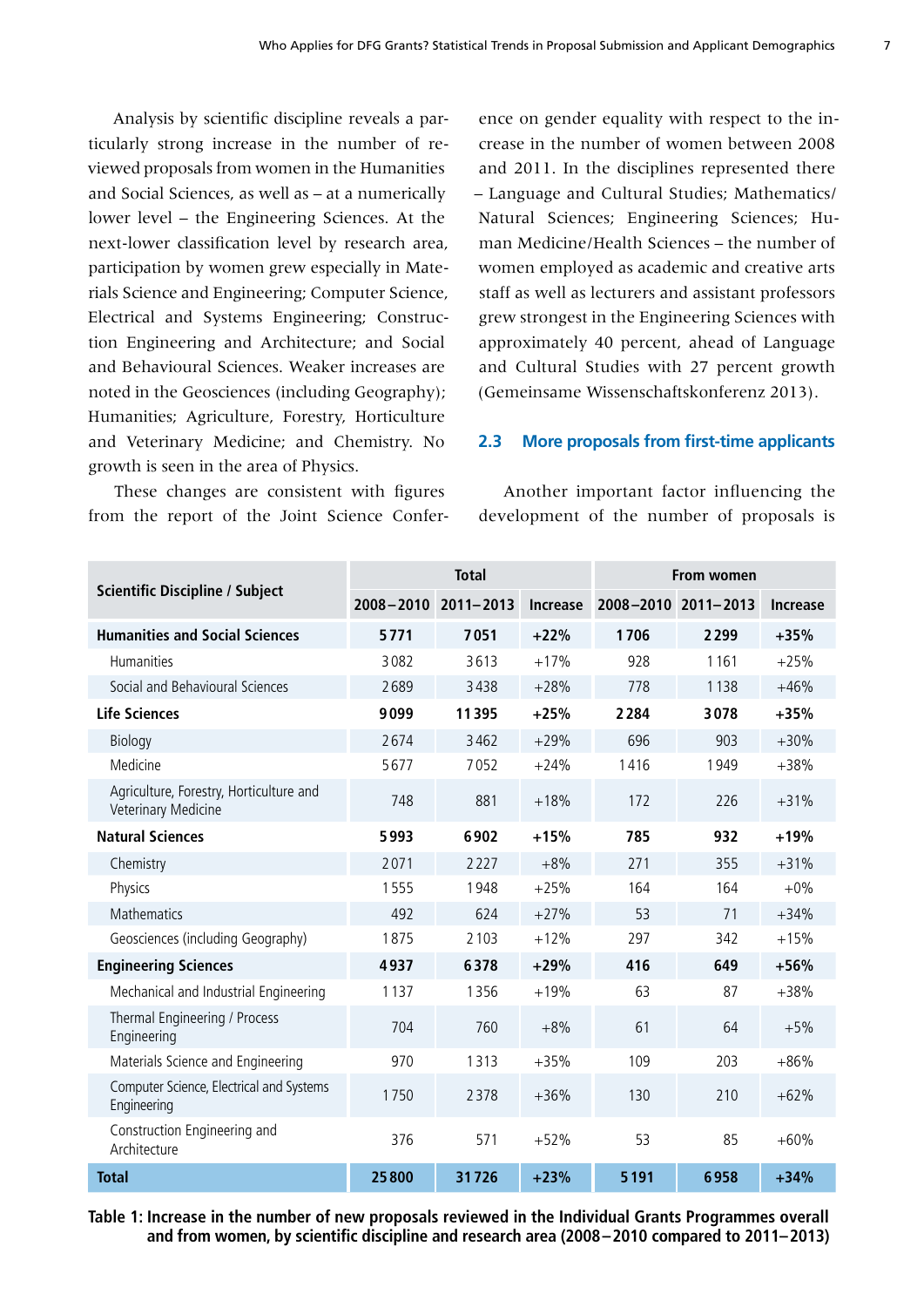the participation of individuals and groups applying for the first time. In the following, we look at those who had not previously applied for individual grants from the DFG. Figure 5 shows the evolution of the number of reviewed proposals and the percentage of these by first-time applicants in the Individual Grants Programmes. Their share increased by five percentage points between 2009 and 2013. In spite of a slight drop compared to 2012, this share was still about three percentage points higher in 2013 than in 2009. New applicants now account for almost one-quarter of the DFG's "customer base".

### **2.4 More proposals from frequent applicants**

Another change in the applicant population can be found in the submission activity of individual researchers requesting individual grants.

Figure 6 breaks down the number of new proposals reviewed according to the activity level of the applicants. During the period from 2008 to 2010, a total of 2,232 new proposals reviewed in the Individual Grants Programmes were from applicants who submitted four or more proposals in these three years. This represents a 9 percent share of the total number of reviewed proposals. In the period from 2011 to 2013, the percentage of proposals from these particularly active grant seekers was 2 percentage points higher at 11 percent. The portion of grant requests from applicants who submitted one proposal during the relevant periods went down from about one-half to 44 percent. Overall, the share of proposals submitted by particularly active applicants increased in the Individual Grants Programmes.

# 3 Conclusion

The results of this study reflect structural changes in the funding of German universities. The focus of the general debate has been on the



**Figure 5: Development of the total number of reviewed proposals and of the number and share submitted by first-time applicants (new proposals in the Individual Grants Programmes)**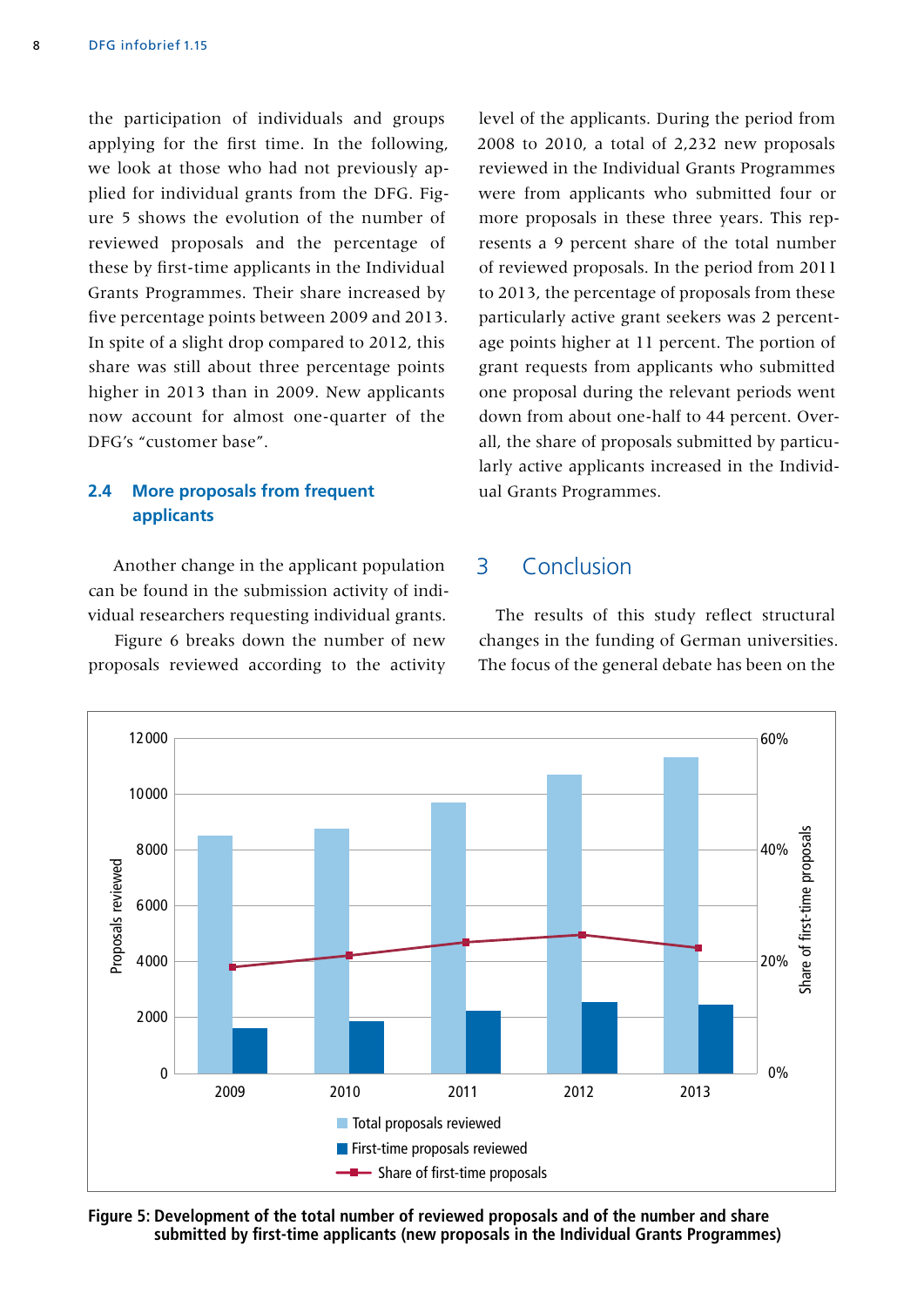

**Figure 6: New proposals reviewed by applicant activity (new proposals in the Individual Grants Programmes 2008–2010 and 2011–2013)** 

growing importance of third-party grants to fund academic research and higher education, and the consequently growing demand from researchers for grants to fund their projects. This Infobrief also took a look at changes in the population of grant seekers that have brought about greater demand for DFG grants. It turns out that the strength of this trend varies across different groups of applicants and their submission patterns.

The outlook for the academic research system and particularly for the funding of universities in Germany is currently the subject of much debate. The lack of core funding, which researchers perceive, increases the need to raise third-party grants and heightens the competition for these. The growing number of grant proposals and grant seekers reduces funding chances on an individual basis. The DFG has discussed this development with policymakers for some time and tries to devise measures to counteract this general trend in a focused way. It has achieved

a slight stabilisation of grant approval rates for 2013, inter alia by shifting funds in certain funding programmes, mainly to the benefit of individual grants funding. "This appears to have stopped the worrisome negative dynamic for now," said DFG President Peter Strohschneider at the DFG's Annual Press Conference on 3 July 2014. Nevertheless, the DFG President appealed to policymakers by calling "for significant improvement of basic funding for universities and for the further development of the research system in Germany as a whole".

Preliminary numbers for 2014 confirm this trend toward stabilisation. On the one hand, submissions of new proposals in the Individual Grants Programmes remained stable or even dropped slightly in 2014; on the other hand, around 300 more new proposals for individual grants were approved compared to the previous year. This represents an improvement of funding chances by 3 percentage points (from 31 to 34 percent).